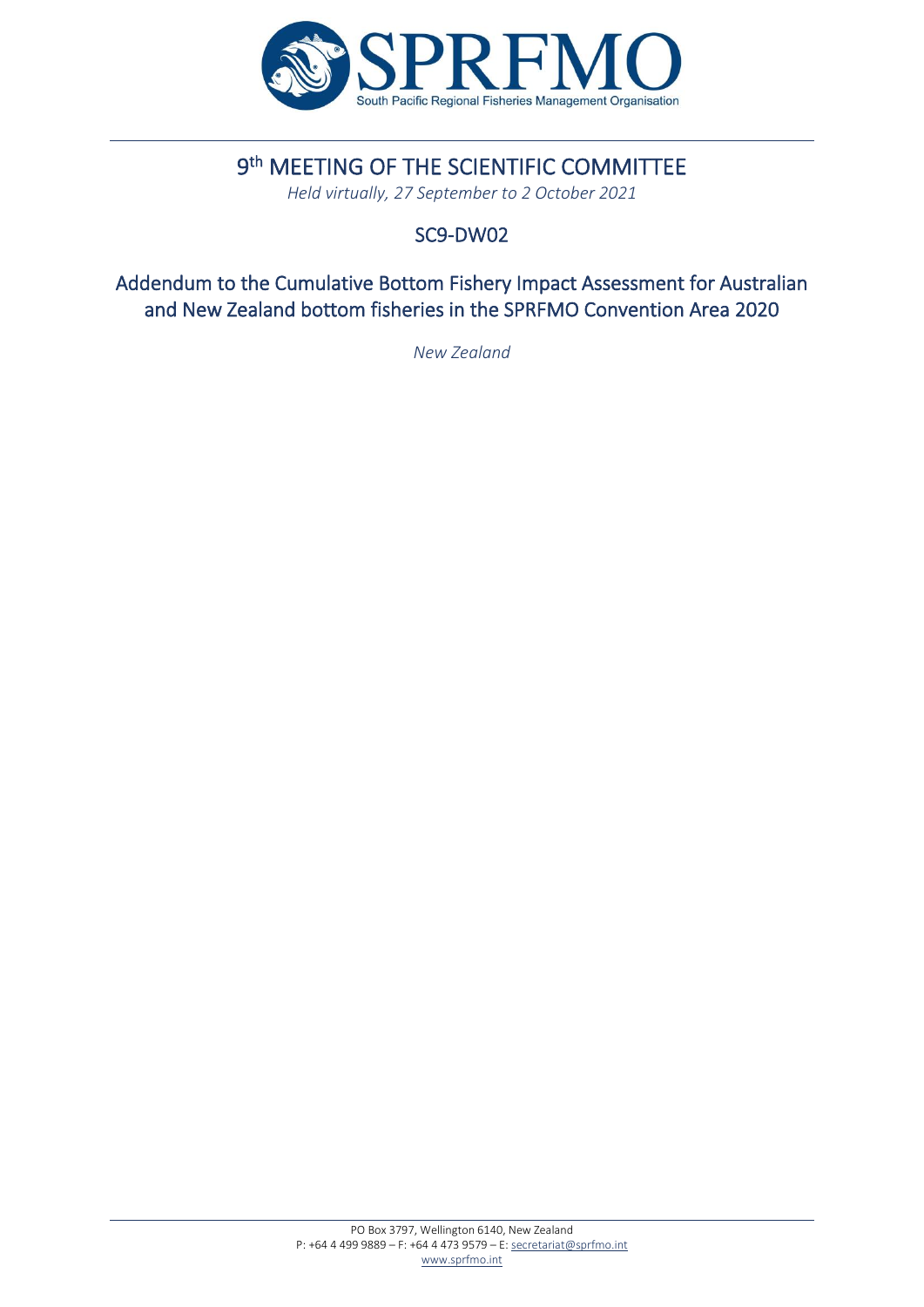South Pacific Regional Fisheries Management Organisation

9th Meeting of the Scientific Committee

Held virtually, 27 September to 2 October 2021

**Addendum to the Cumulative Bottom Fishery Impact Assessment for Australian and New Zealand bottom fisheries in the SPRFMO Convention Area, 2020** SC9-DW02

New Zealand

Submitted 29/07/2021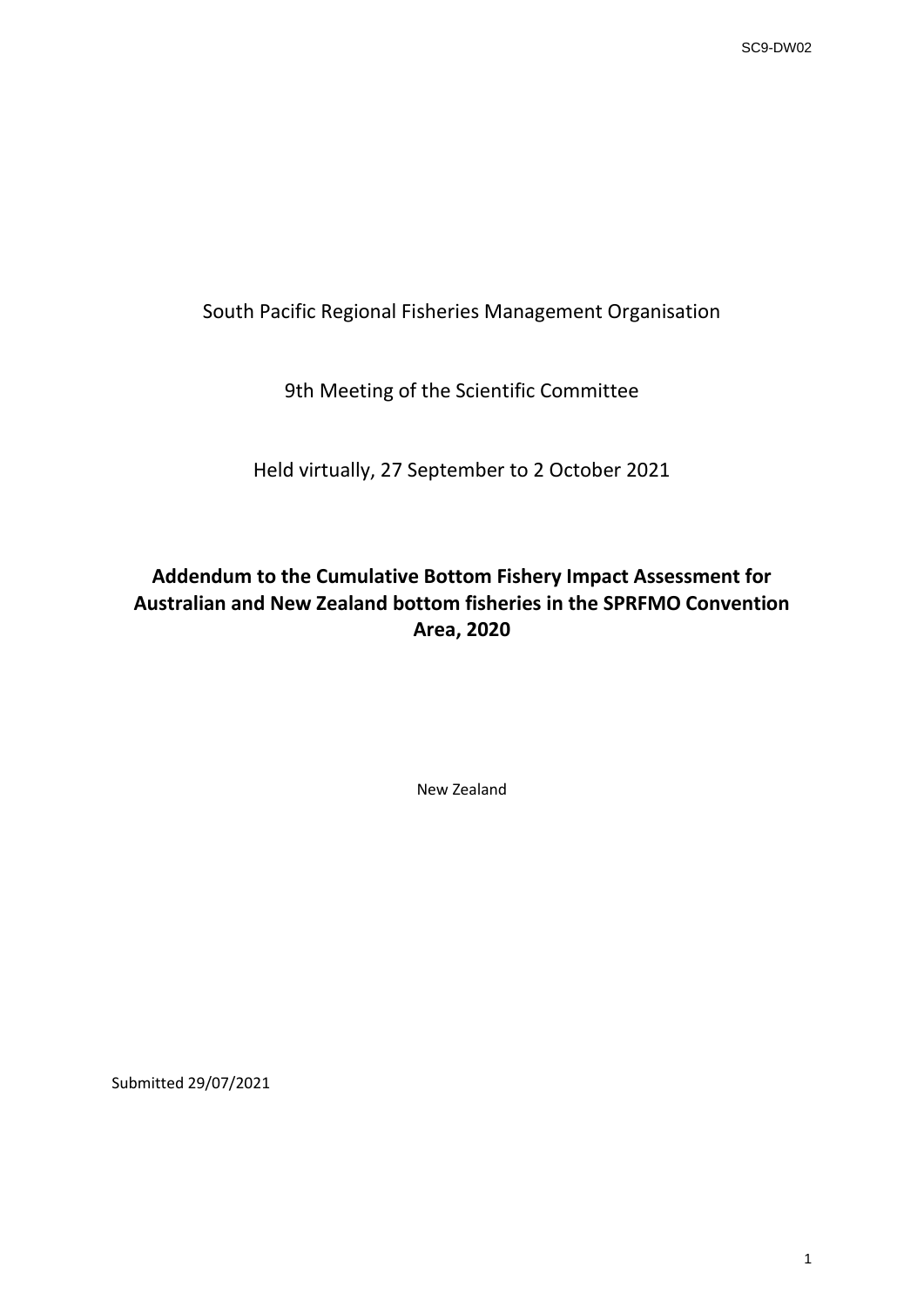# Table of Contents

|                      | SC9-DW02                                                                            |   |
|----------------------|-------------------------------------------------------------------------------------|---|
|                      |                                                                                     |   |
|                      |                                                                                     |   |
| Table of Contents    |                                                                                     |   |
|                      |                                                                                     |   |
|                      |                                                                                     |   |
|                      |                                                                                     |   |
| Appendix J           | Details of post-accounting results to estimate the proportion of each VME indicator |   |
| Appendix K<br>inputs | Sensitivity analysis for excluding areas of low environmental coverage in HSI model |   |
| Appendix L           |                                                                                     |   |
|                      |                                                                                     |   |
|                      |                                                                                     |   |
|                      |                                                                                     | 2 |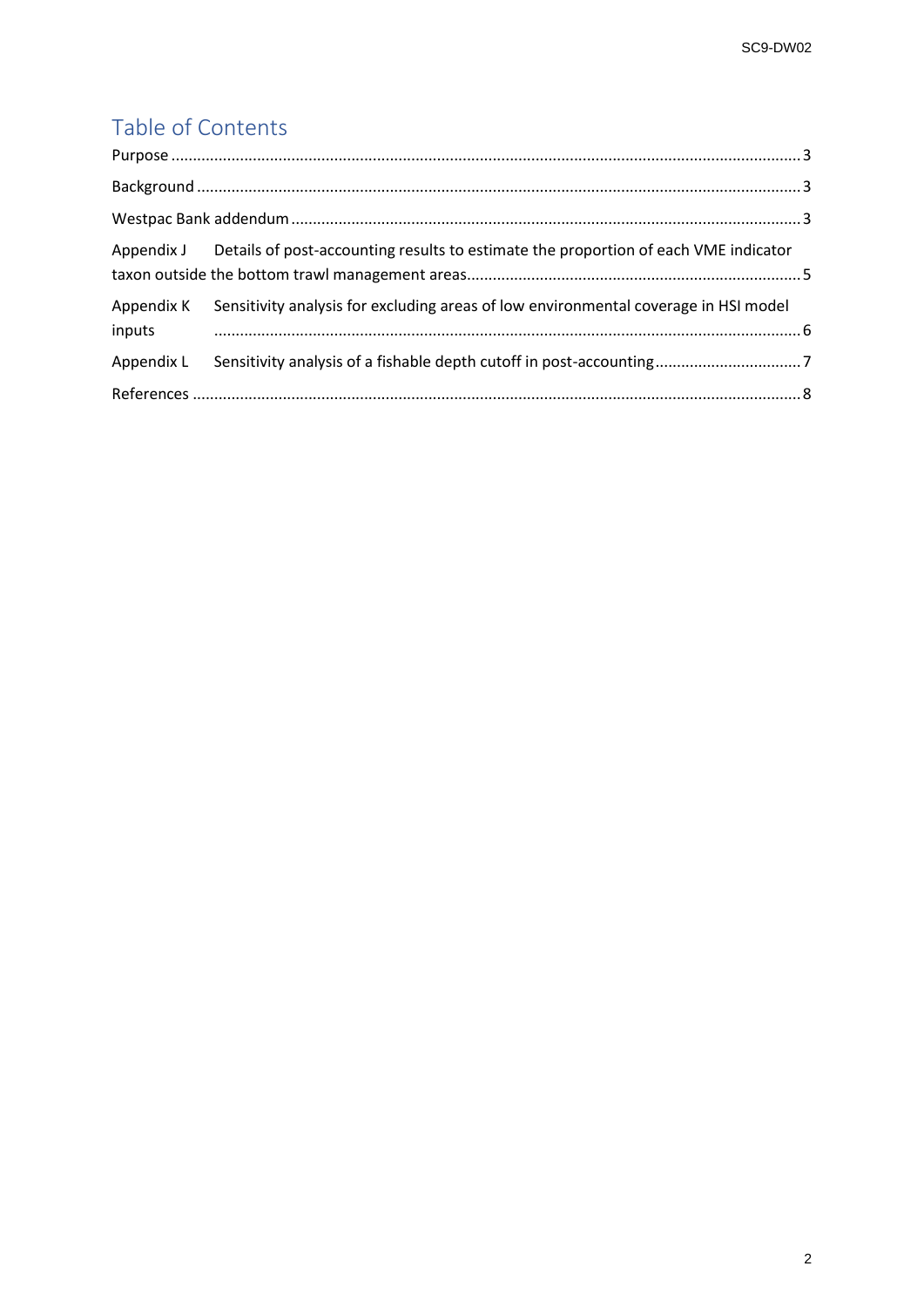#### <span id="page-3-0"></span>Purpose

This paper aims to provide an addendum to the Cumulative Bottom Fishery Impact Assessment for Australian and New Zealand bottom fisheries in the SPRFMO Convention Area 2020 (BFIA 2020), which was presented at the 8<sup>th</sup> meeting of the Scientific Committee. The addendum details missing information on the current protection levels afforded in the Westpac Bank area.

### <span id="page-3-1"></span>Background

During the latest efforts for the task to develop spatial protection scenarios of VME taxa in the SPRFMO area, New Zealand has become aware that some information on current protection levels was not provided in the BFIA 2020. The missing information was relative to the Westpac Bank area, which was not included in the Fisheries Management Areas (FMAs) defined by Clark et al. (2016), that were used in the BFIA 2020.

An assessment of the current protection levels afforded in the Westpac Bank area was run, with the same criteria and methods defined in the BFIA 2020, and the missing information is provided in this paper to be appended to the BFIA 2020.

Furthermore, the Westpac Bank has been included in the protection scenarios work, which will be submitted to the 9<sup>th</sup> Scientific Committee with other papers on the August deadline.

#### <span id="page-3-2"></span>Westpac Bank addendum

The tables below mimic the original format of the BFIA 2020 (including headings and numbering, for easier reference and context) and detail protection levels afforded by the current CMM in the Westpac Bank area, as defined in footnote 8 of the CMM03a-2020 (clipped to avoid overlapping with previously assessed FMAs). Figure 1 shows the location and extent of the Westpac Bank FMA and open area in the wider context of the Tasman Sea. SC9-DW02<br>Sment for<br>20), which<br>Is missing<br>axa in the<br>ion levels<br>2016), that<br>will be<br>ering, for<br>ering, for<br>the<br>1A and<br>1A and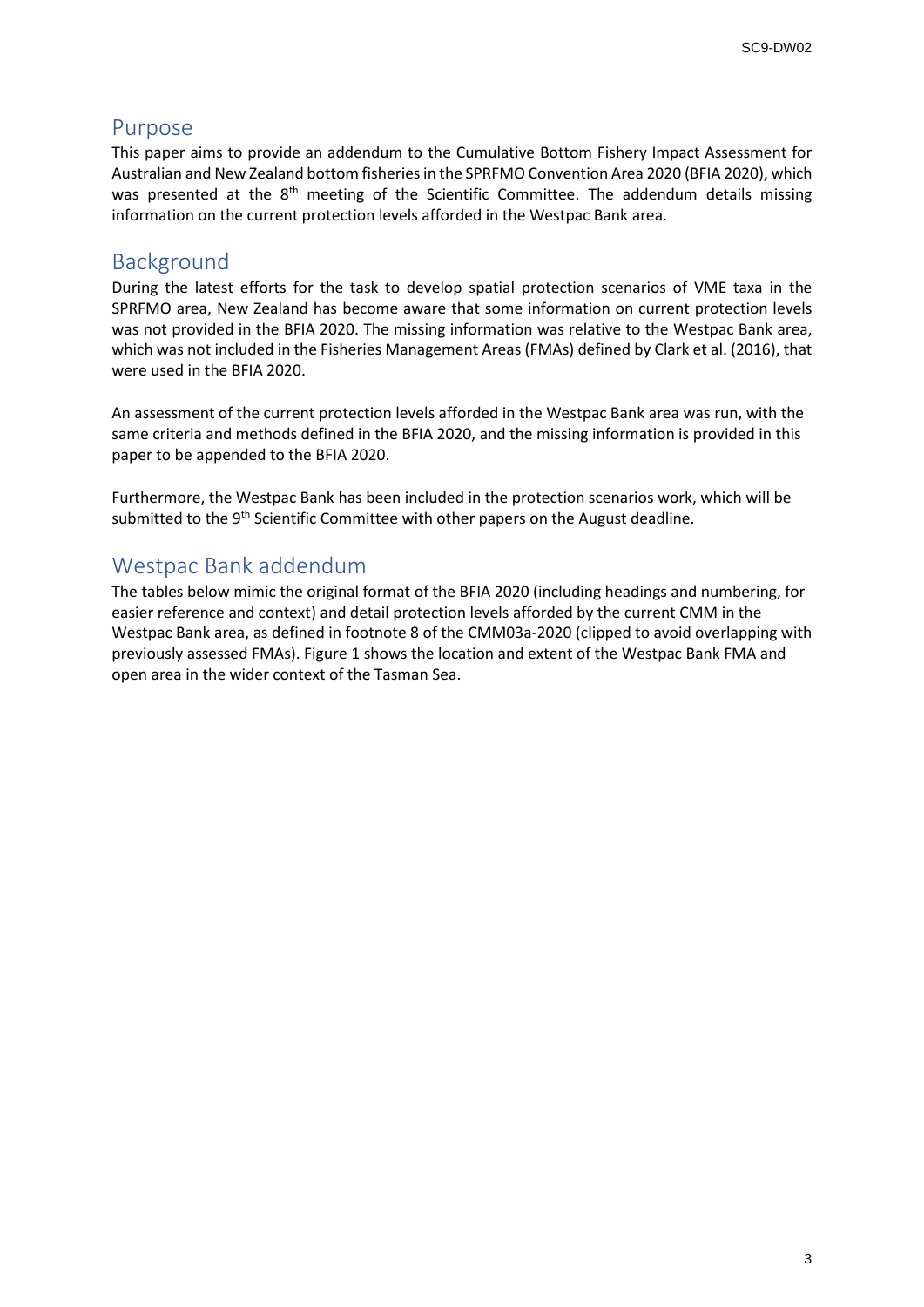

Figure 1 – Location and extent of the Westpac Bank area in the context of all Tasman Sea Bottom Trawl Management Areas under CMM03a (orange lines) and Fisheries Assessment Areas (FMAs, dashed lines)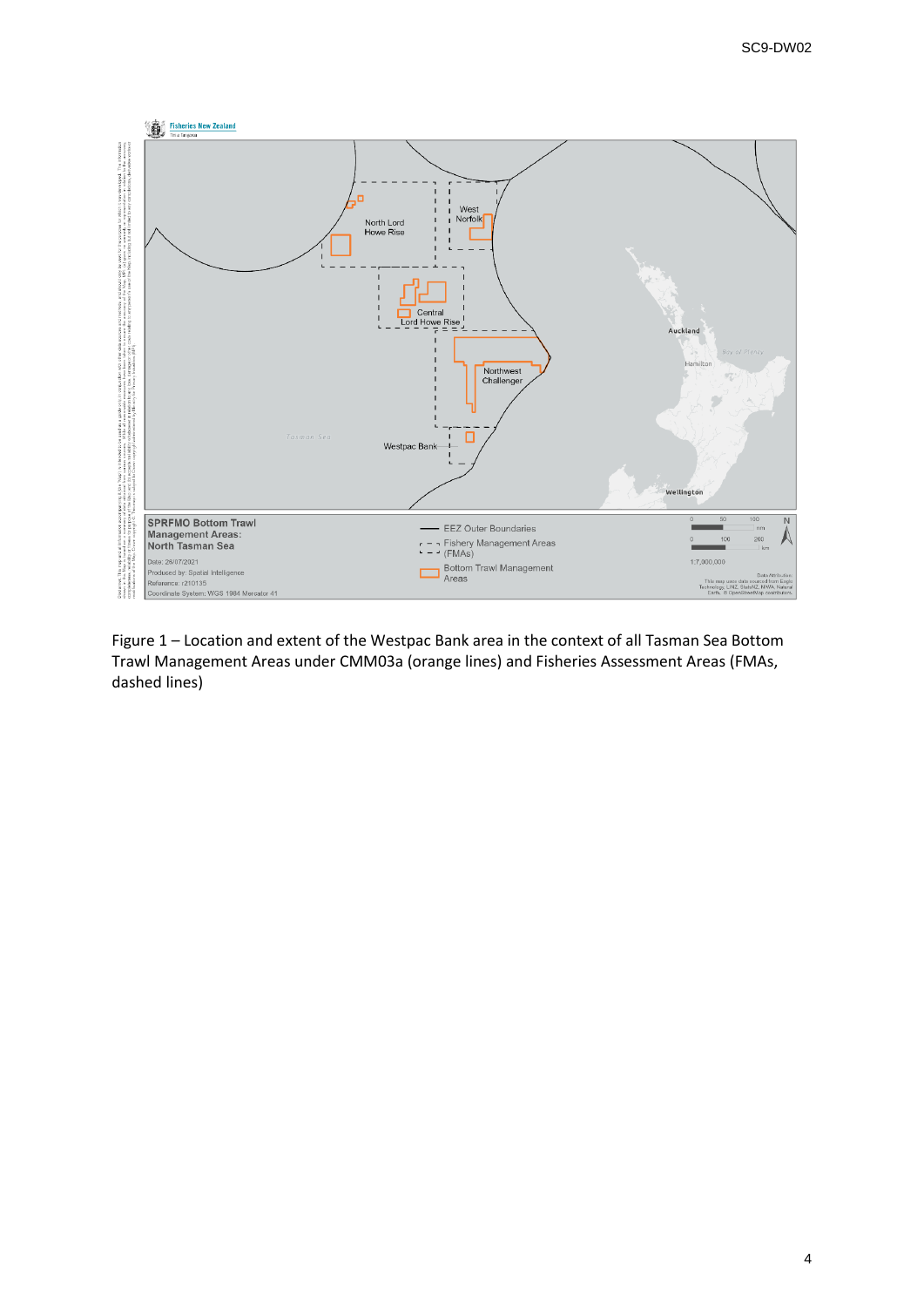SC9-DW02

#### <span id="page-5-0"></span>**Appendix J Details of post-accounting results to estimate the proportion of each VME indicator taxon outside the bottom trawl management areas**

|                 |                   | This appendix includes the detailed post-accounting results at scales finer than the Evaluated Area: the relevant bioregions (after Costello et al. 2017), five                                                                                                                                                                                                                                                                                                                                                                                                                                                                                                                                                                                                                                       |                |              |                |              |                |                   |                |            |
|-----------------|-------------------|-------------------------------------------------------------------------------------------------------------------------------------------------------------------------------------------------------------------------------------------------------------------------------------------------------------------------------------------------------------------------------------------------------------------------------------------------------------------------------------------------------------------------------------------------------------------------------------------------------------------------------------------------------------------------------------------------------------------------------------------------------------------------------------------------------|----------------|--------------|----------------|--------------|----------------|-------------------|----------------|------------|
|                 |                   | broad fisheries administrative units as used in the 2018 assessment to support CMM 03-2019, and the ten orange roughy fishery management areas.                                                                                                                                                                                                                                                                                                                                                                                                                                                                                                                                                                                                                                                       |                |              |                |              |                |                   |                |            |
|                 |                   | Table J.19: Estimated percentage of each modelled VME indicator taxon within the Westpac Bank FMA and outside the areas open to fishing for each of three post-<br>accounting methods. ROC = percent of suitable habitat estimated using a HSI cutoff estimated from the receiver operating characteristic (ROC) curve; Linear = percent of<br>total abundance estimated by assuming a linear relationship between habitat suitability indices (HSI) and abundance; Power_High and Power_Low = percent of total<br>abundance estimated by assuming power relationships between HSI and abundance where Power_Low is the mean estimated relationship minus 1 standard deviation<br>and Power_High is the mean estimated relationship plus 1 standard deviation. Taxa within each group as in Table 33. |                |              |                |              |                |                   |                |            |
| Group           | Code              | <b>ROC</b><br><b>Power Low</b>                                                                                                                                                                                                                                                                                                                                                                                                                                                                                                                                                                                                                                                                                                                                                                        |                |              |                |              |                | <b>Power High</b> | Linear         |            |
|                 |                   |                                                                                                                                                                                                                                                                                                                                                                                                                                                                                                                                                                                                                                                                                                                                                                                                       |                | % of taxon   |                | % of taxon   |                | % of taxon        |                | % of taxon |
|                 |                   | % of taxon                                                                                                                                                                                                                                                                                                                                                                                                                                                                                                                                                                                                                                                                                                                                                                                            | outside        | % of taxon   | outside        | % of taxon   | outside        | % of taxon        | outside        |            |
|                 |                   | within FMA                                                                                                                                                                                                                                                                                                                                                                                                                                                                                                                                                                                                                                                                                                                                                                                            | fishing areas  | within FMA   | fishing areas  | within FMA   | fishing areas  | within FMA        | fishing areas  |            |
| Stony<br>corals | <b>ERO</b>        | 4.61                                                                                                                                                                                                                                                                                                                                                                                                                                                                                                                                                                                                                                                                                                                                                                                                  | 88.69          | 4.32         | 87.32          | 4.02         | 86.82          | 1.87              | 92.01          |            |
|                 | GDU<br><b>MOC</b> | 0.46<br>3.28                                                                                                                                                                                                                                                                                                                                                                                                                                                                                                                                                                                                                                                                                                                                                                                          | 85.80<br>86.62 | 1.24<br>3.25 | 91.96<br>89.16 | 1.24<br>4.26 | 91.96<br>89.15 | 1.24<br>1.52      | 91.96<br>93.12 |            |
|                 | <b>SVA</b>        | 2.46                                                                                                                                                                                                                                                                                                                                                                                                                                                                                                                                                                                                                                                                                                                                                                                                  | 77.56          | 0.03         | 67.83          | 0.00         | 74.94          | 1.51              | 89.82          |            |
|                 |                   |                                                                                                                                                                                                                                                                                                                                                                                                                                                                                                                                                                                                                                                                                                                                                                                                       |                |              |                |              |                |                   |                |            |
| Other           | <b>COB</b>        | 3.09                                                                                                                                                                                                                                                                                                                                                                                                                                                                                                                                                                                                                                                                                                                                                                                                  | 85.71          | 2.59         | 83.14          | 2.93         | 77.05          | 1.69              | 90.81          |            |
| <b>VME</b>      | <b>COR</b>        | 0.01                                                                                                                                                                                                                                                                                                                                                                                                                                                                                                                                                                                                                                                                                                                                                                                                  | 90.38          | 0.02         | 84.01          | 0.00         | 76.68          | 0.93              | 92.34          |            |
| indicators      | <b>DEM</b>        | 0.83                                                                                                                                                                                                                                                                                                                                                                                                                                                                                                                                                                                                                                                                                                                                                                                                  | 100.00         | 0.87         | 100.00         | 0.19         | 100.00         | 1.06              | 96.71          |            |
|                 |                   | 0.72                                                                                                                                                                                                                                                                                                                                                                                                                                                                                                                                                                                                                                                                                                                                                                                                  | 99.79          | 0.10         | 99.86          | 0.01         | 99.99          | 0.99              | 96.23          |            |
|                 | <b>HEX</b>        |                                                                                                                                                                                                                                                                                                                                                                                                                                                                                                                                                                                                                                                                                                                                                                                                       |                |              |                |              |                |                   |                |            |
|                 | PTU               | 0.96                                                                                                                                                                                                                                                                                                                                                                                                                                                                                                                                                                                                                                                                                                                                                                                                  | 98.92          | 0.67         | 99.98          | 0.59         | 100.00         | 1.08              | 96.68          |            |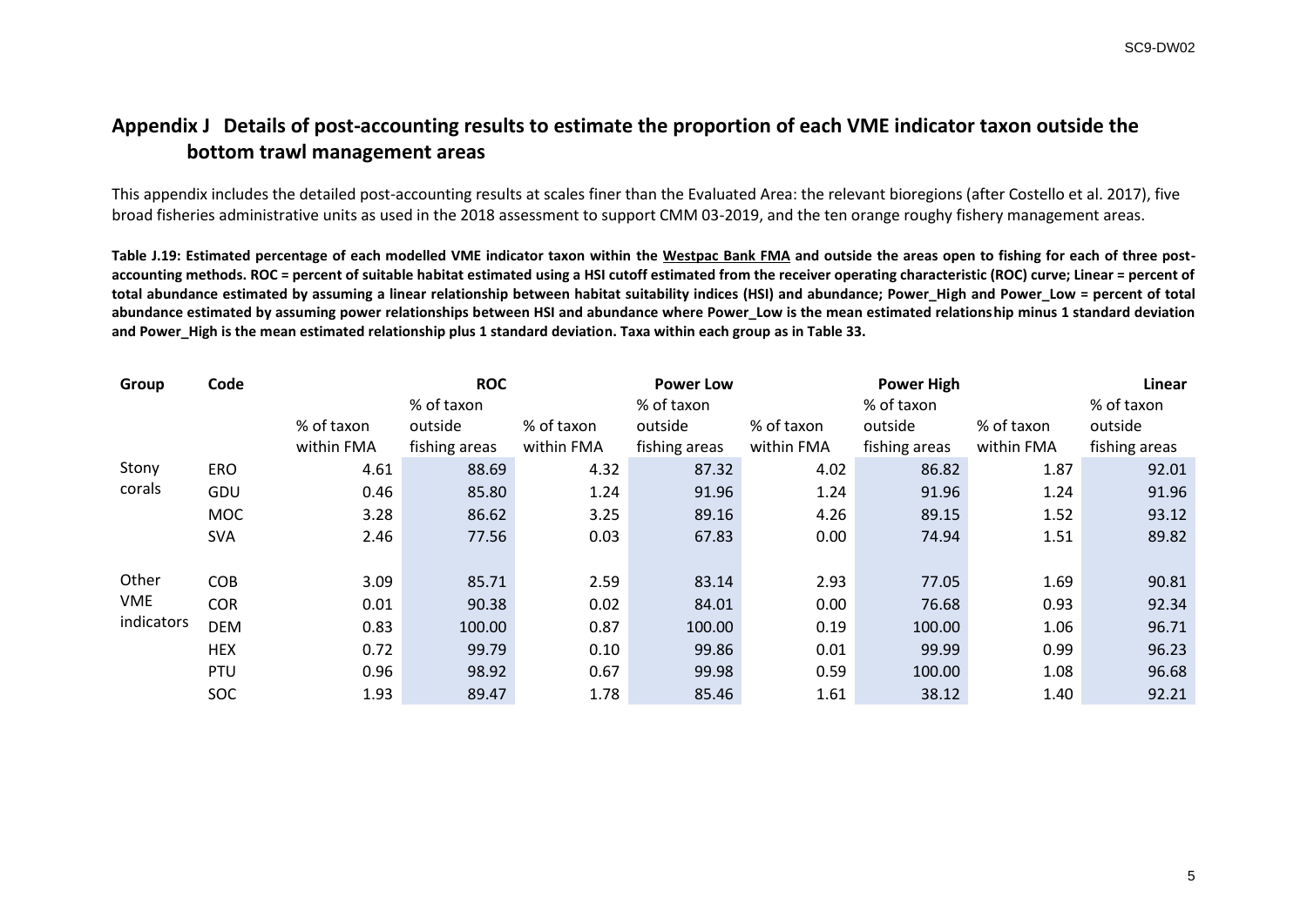#### <span id="page-6-0"></span>**Appendix K Sensitivity analysis for excluding areas of low environmental coverage in HSI model inputs**

#### **Sensitivity trial 1 using ROC threshold post-accounting**

|                                                                                                                                                                                                                                                                                                                                                                                                                                                                                                                                                                                                                                                                                                                                                                                                                                                                                                                                                                                                                                                                                                                 |                                                      |                                              |                                                                                               |                                                     |                                                    | SC9-DW02                                                       |
|-----------------------------------------------------------------------------------------------------------------------------------------------------------------------------------------------------------------------------------------------------------------------------------------------------------------------------------------------------------------------------------------------------------------------------------------------------------------------------------------------------------------------------------------------------------------------------------------------------------------------------------------------------------------------------------------------------------------------------------------------------------------------------------------------------------------------------------------------------------------------------------------------------------------------------------------------------------------------------------------------------------------------------------------------------------------------------------------------------------------|------------------------------------------------------|----------------------------------------------|-----------------------------------------------------------------------------------------------|-----------------------------------------------------|----------------------------------------------------|----------------------------------------------------------------|
| <b>Appendix K</b>                                                                                                                                                                                                                                                                                                                                                                                                                                                                                                                                                                                                                                                                                                                                                                                                                                                                                                                                                                                                                                                                                               |                                                      |                                              | Sensitivity analysis for excluding areas of low<br>environmental coverage in HSI model inputs |                                                     |                                                    |                                                                |
| Sensitivity trial 1 using ROC threshold post-accounting<br>This post-accounting approach estimates the proportion of suitable habitat outside of the areas open<br>o fishing. Results are given for the entire Evaluated Area (Table K1), for each relevant bioregion (after:<br>Costello et al. 2017, Tables K2–K6) and for each orange roughy management area (FMA, Tables K7–<br>(29). For the sensitivity run in each location, the domain was clipped to cells with good environmental<br>coverage for the respective ensemble habitat suitability model (>0.05 following Stephenson et al.<br>2020). No discounting for naturalness is included.<br>Table K29: Sensitivity to excluding areas of poor environmental coverage of the estimated overall<br>bercentage of each modelled VME indicator taxon within the Westpac Bank FMA and outside the<br>areas open to fishing. The base approach here assumes a linear relationship between HSI from the<br>ensemble model for that taxon and abundance. For the sensitivity run, the domain was clipped to<br>ocations with good environmental coverage. |                                                      |                                              |                                                                                               |                                                     |                                                    |                                                                |
| Group                                                                                                                                                                                                                                                                                                                                                                                                                                                                                                                                                                                                                                                                                                                                                                                                                                                                                                                                                                                                                                                                                                           |                                                      | Code Base linear approach                    |                                                                                               | Linear restricted to good<br>environmental coverage |                                                    |                                                                |
|                                                                                                                                                                                                                                                                                                                                                                                                                                                                                                                                                                                                                                                                                                                                                                                                                                                                                                                                                                                                                                                                                                                 |                                                      | % of taxon<br>within                         | % of taxon<br>outside<br>fishing                                                              | % of taxon<br>within                                | % of taxon<br>outside<br>fishing                   | %<br>difference<br>outside<br>fishing                          |
| Stony corals                                                                                                                                                                                                                                                                                                                                                                                                                                                                                                                                                                                                                                                                                                                                                                                                                                                                                                                                                                                                                                                                                                    | ERO<br>GDU<br><b>MOC</b><br><b>SVA</b>               | <b>FMA</b><br>1.87<br>1.24<br>1.52<br>1.51   | areas<br>92.01<br>91.96<br>93.12<br>89.82                                                     | <b>FMA</b><br>3.71<br>2.38<br>3.78<br>3.41          | areas<br>90.75<br>90.87<br>91.70<br>88.32          | areas<br>$-1.26$<br>$-1.10$<br>$-1.42$<br>$-1.50$              |
| Other VME indicators                                                                                                                                                                                                                                                                                                                                                                                                                                                                                                                                                                                                                                                                                                                                                                                                                                                                                                                                                                                                                                                                                            | COB<br>COR<br><b>DEM</b><br><b>HEX</b><br>PTU<br>SOC | 1.69<br>0.93<br>1.06<br>0.99<br>1.08<br>1.40 | 90.81<br>92.34<br>96.71<br>96.23<br>96.68<br>92.21                                            | 3.16<br>1.97<br>2.34<br>2.56<br>3.15<br>3.11        | 89.59<br>90.24<br>95.22<br>95.05<br>95.13<br>90.45 | $-1.22$<br>$-2.10$<br>$-1.49$<br>$-1.19$<br>$-1.55$<br>$-1.76$ |
|                                                                                                                                                                                                                                                                                                                                                                                                                                                                                                                                                                                                                                                                                                                                                                                                                                                                                                                                                                                                                                                                                                                 |                                                      |                                              |                                                                                               |                                                     |                                                    |                                                                |
|                                                                                                                                                                                                                                                                                                                                                                                                                                                                                                                                                                                                                                                                                                                                                                                                                                                                                                                                                                                                                                                                                                                 |                                                      |                                              |                                                                                               |                                                     |                                                    |                                                                |
|                                                                                                                                                                                                                                                                                                                                                                                                                                                                                                                                                                                                                                                                                                                                                                                                                                                                                                                                                                                                                                                                                                                 |                                                      |                                              |                                                                                               |                                                     |                                                    | 6                                                              |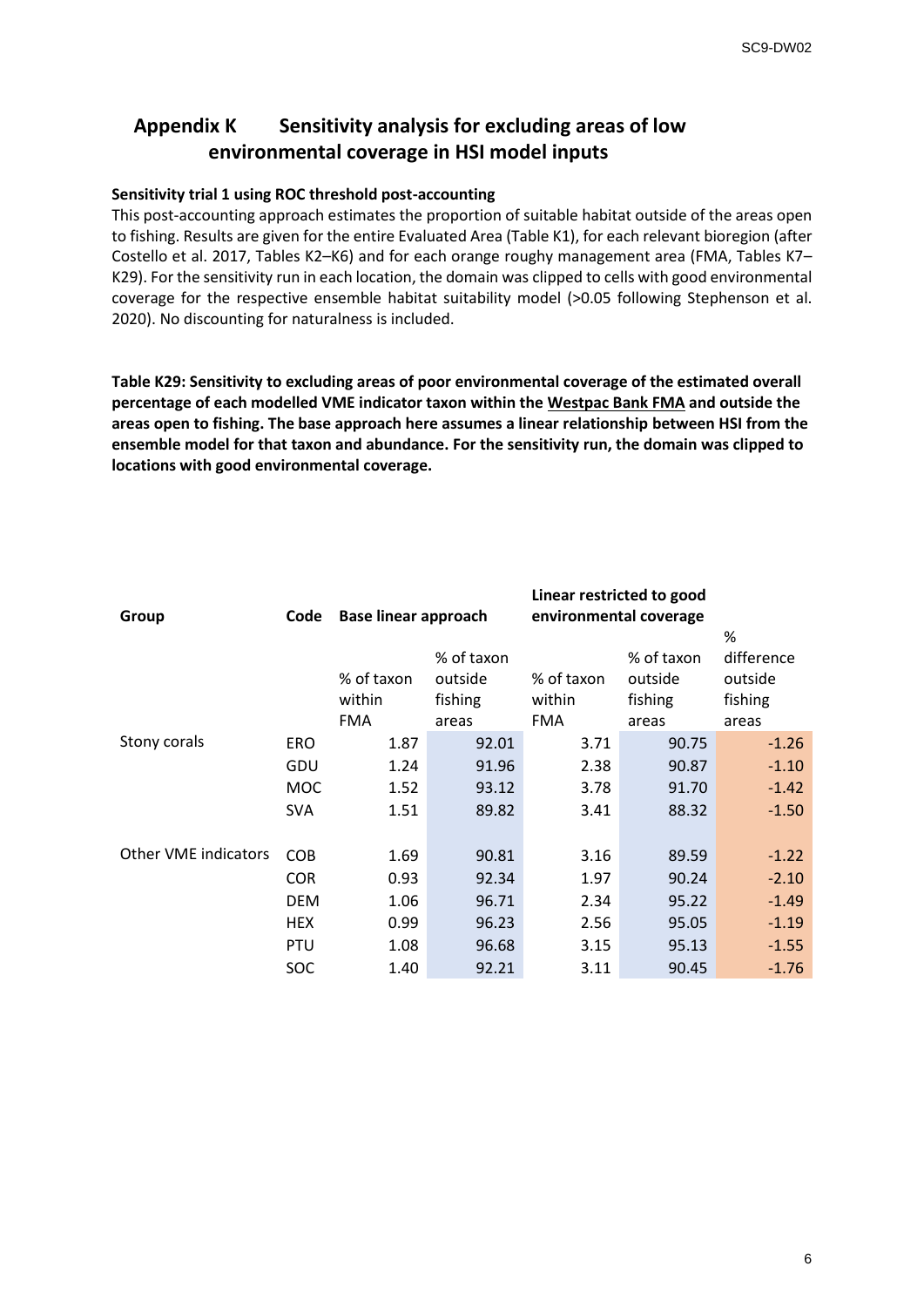#### <span id="page-7-0"></span>**Appendix L Sensitivity analysis of a fishable depth cutoff in post-accounting**

| SC9-DW02<br>Appendix L Sensitivity analysis of a fishable depth cutoff in post-accounting<br>In this sensitivity analysis, the proportion of suitable habitat (using the ROC post-accounting method)<br>and the proportion of estimated abundance (using the Power-Low post-accounting method) for each<br>VME indicator taxon are re-calculated after assuming that there will be no fishing-related disturbance<br>deeper than 1400 m. Over the 30-year history of the bottom trawl fishery for orange roughy, virtually<br>all bottom trawl tows have been shallower than 1250 m (see Figure 8) and the depth distribution of<br>tows has shown no directional change. Two post-accounting methods are applied, calculating the<br>percentage of suitable habitat estimated using a HSI cutoff from the receiver operating characteristic<br>(ROC) curve, see Table 32, and the percentage of total abundance estimated by assuming a power<br>relationships between HSI and abundance where (in this analysis, the mean estimated relationship<br>minus 1 standard deviation). It is acknowledged that there is limited information as to the abundance |                                       |                                              |                                                             |                                                 |                                       |                                              |                                                             |                                                 |  |  |
|-------------------------------------------------------------------------------------------------------------------------------------------------------------------------------------------------------------------------------------------------------------------------------------------------------------------------------------------------------------------------------------------------------------------------------------------------------------------------------------------------------------------------------------------------------------------------------------------------------------------------------------------------------------------------------------------------------------------------------------------------------------------------------------------------------------------------------------------------------------------------------------------------------------------------------------------------------------------------------------------------------------------------------------------------------------------------------------------------------------------------------------------------------------|---------------------------------------|----------------------------------------------|-------------------------------------------------------------|-------------------------------------------------|---------------------------------------|----------------------------------------------|-------------------------------------------------------------|-------------------------------------------------|--|--|
| of a number of taxa below these depths. Taxa within each group as in Table 33.<br>Table L9: Sensitivity to an assumed lower depth limit for bottom trawling of estimated percentage of habitat<br>(ROC post accounting method) or abundance (using a power curve relationship between model HSI and<br>abundance) of each modelled VME indicator taxon within the Westpac Bank FMA and outside the areas open<br>to fishing.                                                                                                                                                                                                                                                                                                                                                                                                                                                                                                                                                                                                                                                                                                                                |                                       |                                              |                                                             |                                                 |                                       |                                              |                                                             |                                                 |  |  |
| <b>Taxon</b>                                                                                                                                                                                                                                                                                                                                                                                                                                                                                                                                                                                                                                                                                                                                                                                                                                                                                                                                                                                                                                                                                                                                                |                                       |                                              | <b>ROC</b>                                                  |                                                 | Power                                 |                                              |                                                             |                                                 |  |  |
|                                                                                                                                                                                                                                                                                                                                                                                                                                                                                                                                                                                                                                                                                                                                                                                                                                                                                                                                                                                                                                                                                                                                                             | % of<br>taxon<br>within<br><b>FMA</b> | % of<br>taxon<br>outside<br>fishing<br>areas | % of<br>taxon<br>outside<br>fishing<br>areas or<br>$>1400m$ | $\%$<br>differenc<br>e after<br>depth<br>cutoff | % of<br>taxon<br>within<br><b>FMA</b> | % of<br>taxon<br>outside<br>fishing<br>areas | % of<br>taxon<br>outside<br>fishing<br>areas or<br>$>1400m$ | $\%$<br>differenc<br>e after<br>depth<br>cutoff |  |  |
| <b>ERO</b>                                                                                                                                                                                                                                                                                                                                                                                                                                                                                                                                                                                                                                                                                                                                                                                                                                                                                                                                                                                                                                                                                                                                                  | 4.61                                  | 88.69                                        | 88.69                                                       | $\mathbf{0}$                                    | 4.32                                  | 87.32                                        | 87.32                                                       | $\mathbf 0$                                     |  |  |
| GDU                                                                                                                                                                                                                                                                                                                                                                                                                                                                                                                                                                                                                                                                                                                                                                                                                                                                                                                                                                                                                                                                                                                                                         | 0.46                                  | 85.80                                        | 85.80                                                       | $\mathbf 0$                                     | 1.24                                  | 91.96                                        | 92.48                                                       | 0.52                                            |  |  |
| <b>MOC</b>                                                                                                                                                                                                                                                                                                                                                                                                                                                                                                                                                                                                                                                                                                                                                                                                                                                                                                                                                                                                                                                                                                                                                  | 3.28                                  | 86.62                                        | 87.44                                                       | 0.82                                            | 3.25                                  | 89.16                                        | 89.56                                                       | 0.41                                            |  |  |
| SVA                                                                                                                                                                                                                                                                                                                                                                                                                                                                                                                                                                                                                                                                                                                                                                                                                                                                                                                                                                                                                                                                                                                                                         | 2.46                                  | 77.56                                        | 79.55                                                       | 1.99                                            | 0.03                                  | 67.83                                        | 70.04                                                       | 2.21                                            |  |  |
| COB                                                                                                                                                                                                                                                                                                                                                                                                                                                                                                                                                                                                                                                                                                                                                                                                                                                                                                                                                                                                                                                                                                                                                         | 3.09                                  | 85.71                                        | 85.90                                                       | 0.19                                            | 2.59                                  | 83.14                                        | 83.34                                                       | 0.19                                            |  |  |
| <b>COR</b>                                                                                                                                                                                                                                                                                                                                                                                                                                                                                                                                                                                                                                                                                                                                                                                                                                                                                                                                                                                                                                                                                                                                                  | 0.01                                  | 90.38                                        | 90.38                                                       | $\boldsymbol{0}$                                | 0.02                                  | 84.01                                        | 84.29                                                       | 0.28                                            |  |  |
| DEM                                                                                                                                                                                                                                                                                                                                                                                                                                                                                                                                                                                                                                                                                                                                                                                                                                                                                                                                                                                                                                                                                                                                                         | 0.83                                  | 100.00                                       | 100.00                                                      | $\mathbf 0$                                     | 0.87                                  | 100.00                                       | 100.00                                                      | $\mathbf 0$                                     |  |  |
| <b>HEX</b>                                                                                                                                                                                                                                                                                                                                                                                                                                                                                                                                                                                                                                                                                                                                                                                                                                                                                                                                                                                                                                                                                                                                                  | 0.72                                  | 99.79                                        | 99.79                                                       | $\boldsymbol{0}$                                | 0.10                                  | 99.86                                        | 99.87                                                       | 0.01                                            |  |  |
| PTU<br>SOC                                                                                                                                                                                                                                                                                                                                                                                                                                                                                                                                                                                                                                                                                                                                                                                                                                                                                                                                                                                                                                                                                                                                                  | 0.96<br>1.93                          | 98.92<br>89.47                               | 99.18<br>89.98                                              | 0.26<br>0.51                                    | 0.67<br>1.78                          | 99.98<br>85.46                               | 99.99<br>85.88                                              | $\overline{\phantom{0}}$<br>0.42                |  |  |
|                                                                                                                                                                                                                                                                                                                                                                                                                                                                                                                                                                                                                                                                                                                                                                                                                                                                                                                                                                                                                                                                                                                                                             |                                       |                                              |                                                             |                                                 |                                       |                                              |                                                             |                                                 |  |  |
|                                                                                                                                                                                                                                                                                                                                                                                                                                                                                                                                                                                                                                                                                                                                                                                                                                                                                                                                                                                                                                                                                                                                                             |                                       |                                              |                                                             |                                                 |                                       |                                              |                                                             | $\overline{7}$                                  |  |  |